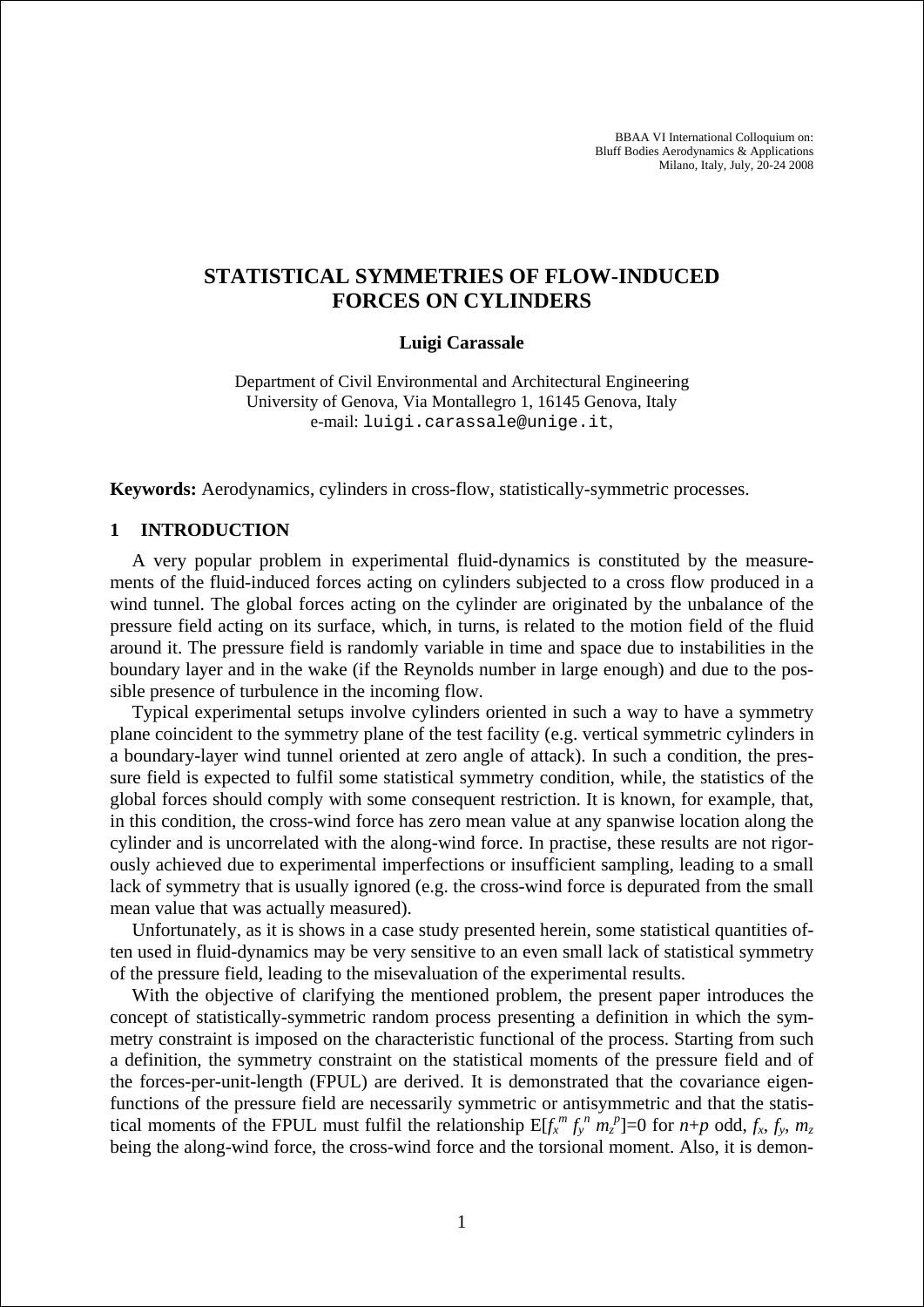strated that the covariance eigenfunctions of the FPUL  $f(z) = [f_x(z) f_y(z)]^T$ , *z* being the span-wise abscissa, are oriented along the direction of the flow or orthogonal to it.

Finally, a numerical procedure aimed at correcting measured data to impose a rigorous second-order statistical symmetry is presented and applied on pressure measurements carried out during a wind-tunnel test.

## **2 FLOW-INDUCED FORCES ON A PRISMATIC BODY: CASE STUDY**

The present paragraph has mainly a motivational purpose and is intended as a summary of some notorious symmetry-related issues relevant in wind-tunnel tests. Some statistical properties of the flow-induced forces measured on a prismatic model tested in a boundary-layer wind tunnel are evaluated and discussed form a qualitative point of view, observing some well-known and intuitive behaviours, as well as some unusual an counterintuitive ones, which though they were reported in the technical literature, did not received any theoretical explanation. The model (Fig. 1) representing a square-base high-rise building, is instrumented by 500 pressure taps uniformly distributed on its lateral surface and simultaneously acquired in such a way to estimate the instantaneous pressure field acting on the model. The values measured by all the pressure channels are referred to a common reference pressure corresponding to the wind-tunnel static pressure at the test section. The referred test was carried out at the Shimizu Corporation Laboratories and further details can be found in [1].



Figure 1. Case study: experimental setup.

Let  $f_x$  and  $f_y$  be, respectively, the along-wind and cross-wind FPUL acting on the model, evaluated integrating the pressure field at each instrumented level. The statistics of the FPUL are estimated from the data, assuming that the pressure field is a stationary and ergodic random process, by averaging the instantaneous values measured throughout the whole test.

Figure 2a shows the mean value of the along-wind FPUL,  $\mu_{f_x}(z_j)$  (nondimensionalised by  $0.5 \rho b U^2$ ,  $\rho$  being the air density, *b* the side of the cylinder and *U* the incoming mean wind velocity), evaluated at the 25 instrumented levels  $z_i$  ( $i=1,...,25$ ) of the model averaging a number of samples ranging form 1 to  $3\times10^4$ ; as the number of samples increases, the plots quickly converge to stable values, which are greater for higher levels due to the mean-velocity profile in the boundary layer. Exception to this behaviour are levels  $j=1$  and  $j=25$ , respectively, at the base and at the top of the cylinder. Figure 2b shows the mean value of the cross-wind FPUL,  $\mu_{f_y}(z_j)$ , nondimensionalised by the along-wind FPUL at the corresponding level; as the number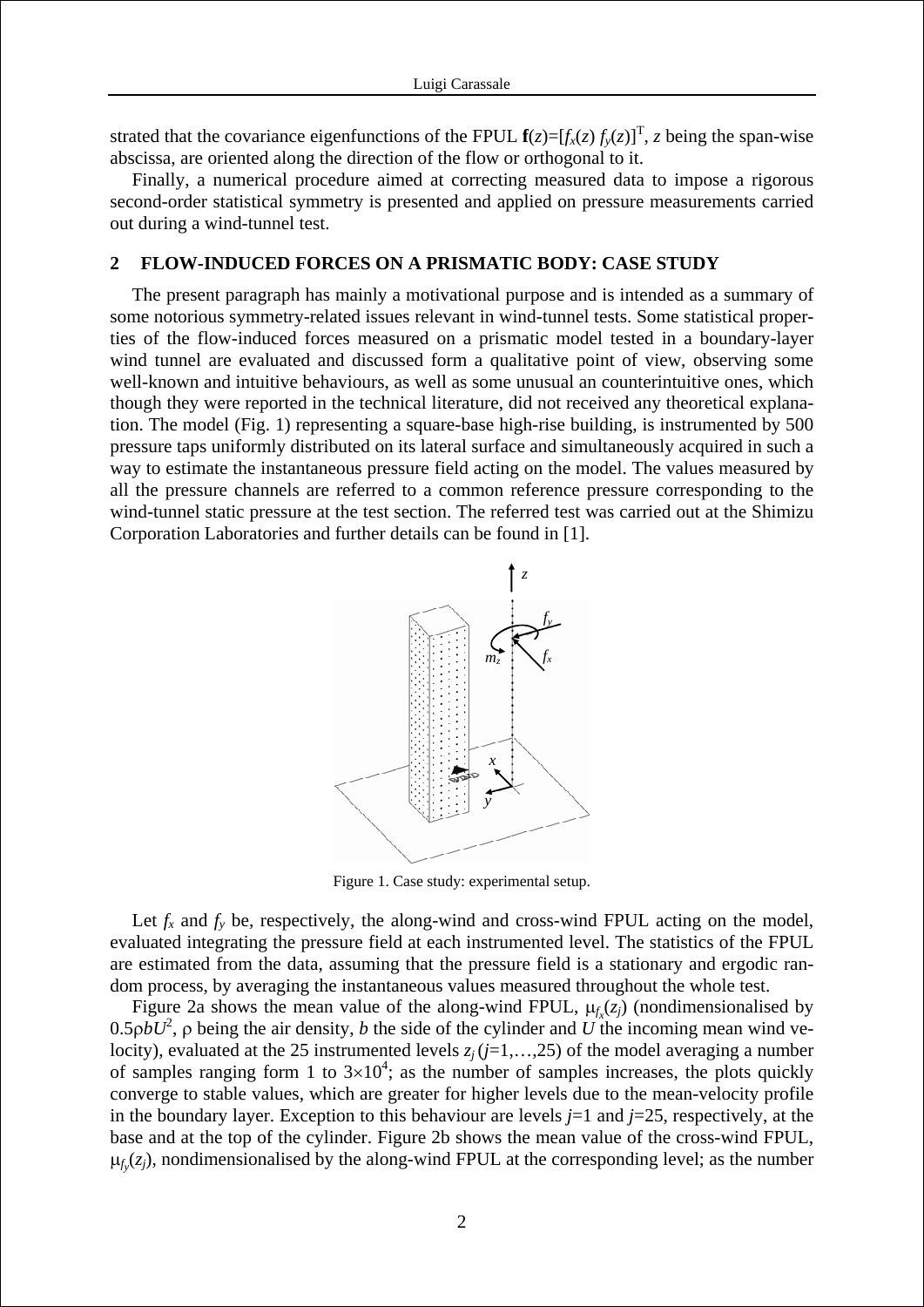of samples increases, μ*fy* rapidly converge to levels constituting a few percent of the alongwind forces. Such values are interpreted as experimental errors due to imperfections in the instrument calibration or in the wind-tunnel flow characteristics and are often corrected by fine-tuning the experimental setup. Figures 2c,d,e show the root mean square (rms) of alongwind ( $\sigma_{f_x}$ , Fig. 2c) and cross-wind ( $\sigma_{f_y}$ , Fig. 2d) FPUL, as well as their correlation coefficient  $(\rho_{f_x f_y}, \text{Fig. 2e})$ , versus the number of samples included in the average. The rms of both the FPUL are nondimensionalised by the mean value of the along-wind FPUL at the corresponding level. All the three mentioned quantities have a fast convergence to statistically stable values; the correlation coefficients converge to small values that, again, are interpreted as consequences of experimental imperfections.



Figure 2. Single-point statistics of FPUL vs number of samples. Mean along-wind (a) and cross-wind (b) FPUL; Rms along-wind (c) and cross-wind (d) FPUL; correlation coefficient along-wind and cross-wind FPUL (e).

The quantities described above are very basic tools for the analysis of flow-induced forces, their derivation from the data is straightforward, and it is not surprising to see some evident consequence of symmetry ( $\mu_{f_x} \approx 0$ ,  $\rho_{f_x} f_y \approx 0$ ). However, for other statistical quantities widely used in practice, the situation is rather more complicate. As an example, let us consider the vector of the FPUL  $\mathbf{f}(z) = [f_x(z) f_y(z)]^T$  and its covariance function  $\mathbf{C}_{\mathbf{f}f}(z_1,z_2) = E[\mathbf{f}(z_1)\mathbf{f}(z_2)^T]$ ,  $E[\bullet]$ being the statistic average operator. Let  $\phi_k(z)$  be an eigenfunction of  $C_{ff}$ , i.e. a solution of the integral equation:

$$
\int_{0}^{h} \mathbf{C}_{\mathbf{f}}(z_1, z_2) \phi_k(z_2) dz_2 = \lambda_k \phi_k(z_1) \qquad z_1 \in [0, h], \quad k = 1, 2, ... \tag{1}
$$

and  $\lambda_k$  the corresponding eigenvalue. The eigenfunctions  $\phi_k(z)$  are functions in  $\mathbb{R}^2$  and can be used as a base to represent  $f(z)$  as: